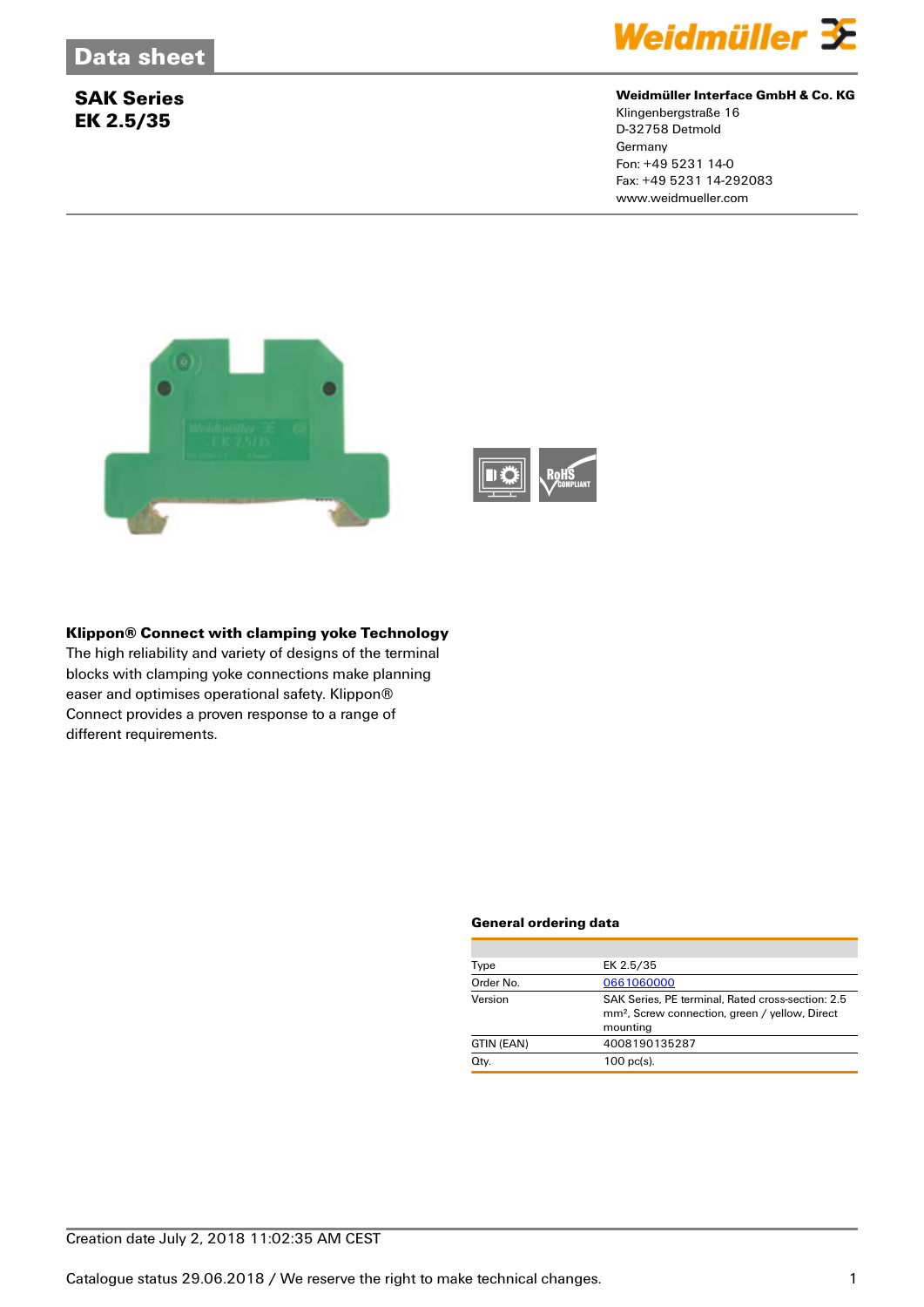# **Technical data**



### **Weidmüller Interface GmbH & Co. KG**

Klingenbergstraße 16 D-32758 Detmold Germany Fon: +49 5231 14-0 Fax: +49 5231 14-292083

| <b>Dimensions and weights</b>                                                 |                                                 |                                    |                 |
|-------------------------------------------------------------------------------|-------------------------------------------------|------------------------------------|-----------------|
|                                                                               |                                                 |                                    |                 |
| Depth                                                                         | 40 mm                                           | Depth (inches)                     | 1.575 inch      |
| Net weight                                                                    | 18.96 g                                         |                                    |                 |
| <b>Temperatures</b>                                                           |                                                 |                                    |                 |
|                                                                               |                                                 |                                    |                 |
| Continuous operating temp., min.                                              | $-50 °C$                                        | Continuous operating temp., max.   | 100 °C          |
| <b>Material data</b>                                                          |                                                 |                                    |                 |
|                                                                               |                                                 |                                    |                 |
| Material                                                                      | PA 66                                           | Colour                             | Yellow, Green   |
| UL 94 flammability rating                                                     | $V-2$                                           |                                    |                 |
| <b>System specifications</b>                                                  |                                                 |                                    |                 |
|                                                                               |                                                 |                                    |                 |
| Version                                                                       | Screw connection, With PE<br>connection, closed | Tightening torque (mounting screw) | $0.40.6$ Nm     |
| Tightening torque (clamping screw for<br>copper conductors)                   | $0.40.6$ Nm                                     | End cover plate required           | No              |
| Number of potentials                                                          | $\mathbf{1}$                                    | Number of levels                   | $\mathbf{1}$    |
| No. of clamping points per level                                              | 2                                               | Number of potentials per tier      | $\mathbf{1}$    |
| Levels cross-connected internally                                             | No                                              | PE connection                      | Yes             |
| Mounting rail                                                                 | <b>TS 35</b>                                    | N-function                         | No              |
| <b>PE</b> function                                                            | Yes                                             | <b>PEN</b> function                | No              |
| <b>Additional technical data</b>                                              |                                                 |                                    |                 |
|                                                                               |                                                 |                                    |                 |
| <b>Explosion-tested version</b>                                               | Yes                                             | Installation advice                | Direct mounting |
| Number of similar terminals                                                   | 1                                               | Open sides                         | closed          |
| Type of mounting                                                              | Screwed                                         |                                    |                 |
| <b>CSA rating data</b>                                                        |                                                 |                                    |                 |
|                                                                               |                                                 |                                    |                 |
| Certificate No. (CSA)                                                         | 12400-127                                       | Current size C (CSA)               | 25 A            |
| Voltage size C (CSA)                                                          | 600 V                                           | Wire cross section max. (CSA)      | 12 AWG          |
| Wire cross section min. (CSA)                                                 | 26 AWG                                          |                                    |                 |
| <b>Conductors for clamping (additional connection)</b>                        |                                                 |                                    |                 |
|                                                                               |                                                 |                                    |                 |
| Conductor cross-section, flexible plus<br>plastic collar DIN 46228/1, further |                                                 |                                    |                 |

connection, max.  $2.5 \text{ mm}^2$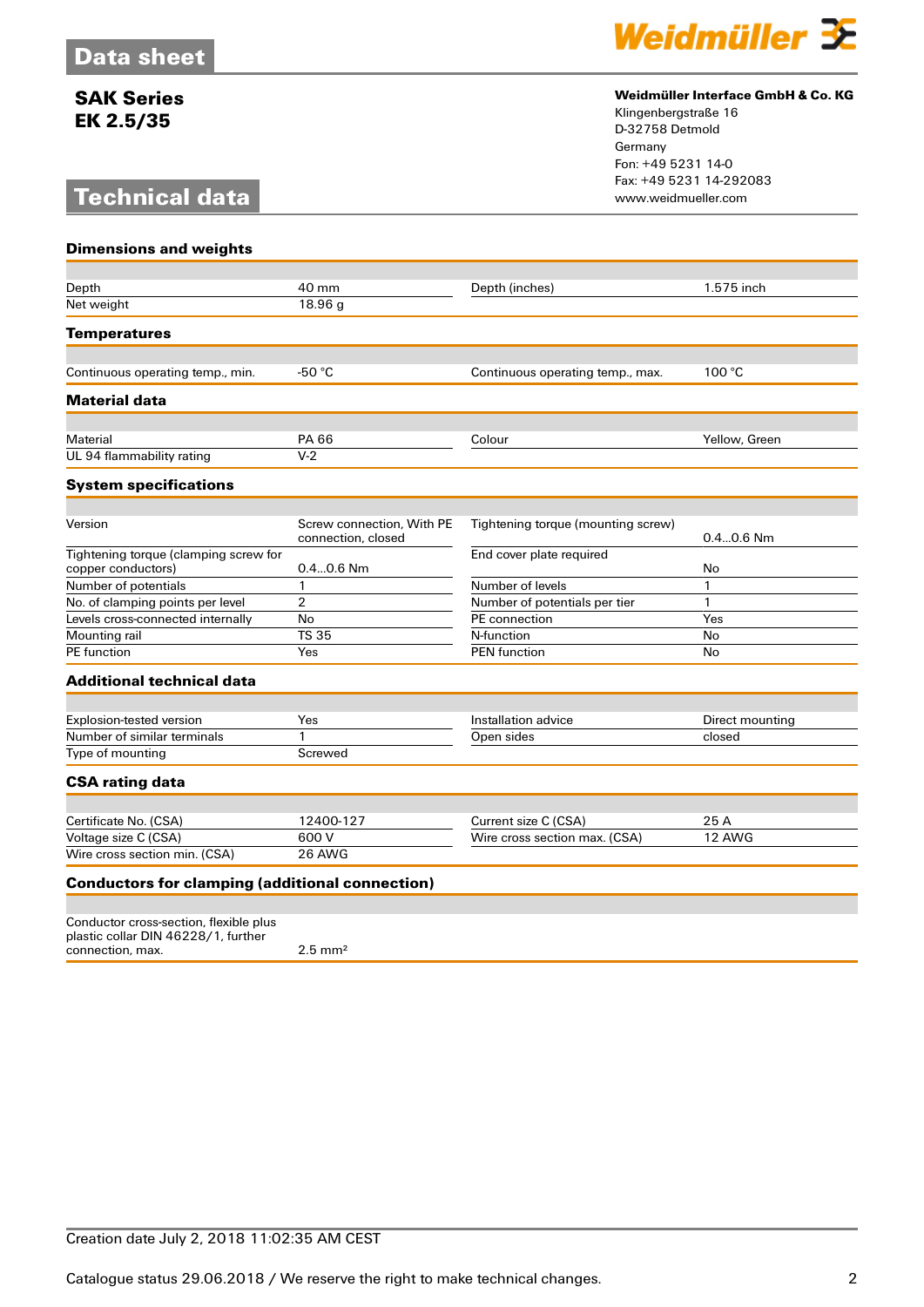# **Technical data**

**Conductors for clamping (rated connection)**



### **Weidmüller Interface GmbH & Co. KG**

Klingenbergstraße 16 D-32758 Detmold Germany Fon: +49 5231 14-0 Fax: +49 5231 14-292083

| <b>Blade</b> size                                  | $0.6 \times 3.5$ mm                            | Clamping range, max.                                    | $6 \text{ mm}^2$      |
|----------------------------------------------------|------------------------------------------------|---------------------------------------------------------|-----------------------|
| Clamping range, min.                               | M 2.5<br>$0.33 \text{ mm}^2$<br>Clamping screw |                                                         |                       |
| Connection cross-section, stranded,                |                                                | Connection cross-section, stranded, min.                |                       |
| max.                                               | $4 \text{ mm}^2$                               |                                                         | $0.5$ mm <sup>2</sup> |
| <b>Connection direction</b>                        | on side                                        | Gauge to IEC 60947-1                                    | A3                    |
| Number of connections                              | 2                                              | Stripping length                                        | $10 \text{ mm}$       |
| Tightening torque, max.                            | 0.6 Nm                                         | Tightening torque, min.                                 | $0.4$ Nm              |
| Type of connection                                 |                                                | Wire connection cross section AWG.                      |                       |
|                                                    | Screw connection                               | max.                                                    | <b>AWG 14</b>         |
| Wire connection cross section AWG,<br>min.         | <b>AWG 22</b>                                  | Wire connection cross section, finely<br>stranded, max. | $4 \text{ mm}^2$      |
| Wire connection cross-section, finely              |                                                | Wire connection cross-section, finely                   |                       |
| stranded with wire-end ferrules DIN                |                                                | stranded with wire-end ferrules DIN                     |                       |
| 46228/1, max.                                      | $2.5 \text{ mm}^2$                             | 46228/1, min.                                           | $0.5$ mm <sup>2</sup> |
| Wire connection cross-section, finely              |                                                | Wire connection cross-section, solid                    |                       |
| stranded, min.                                     | $0.5$ mm <sup>2</sup>                          | core, max.                                              | $6 \text{ mm}^2$      |
| Wire connection cross-section, solid               |                                                |                                                         |                       |
| core, min.                                         | $0.5$ mm <sup>2</sup>                          |                                                         |                       |
| <b>PE</b> rating data                              |                                                |                                                         |                       |
|                                                    |                                                |                                                         |                       |
| Rated short-time current                           | 480 A (4 mm <sup>2</sup> )                     | Centre screw on PE terminals                            | M 2.5                 |
| Tightening torque range for fixing screw 0.40.6 Nm |                                                | <b>PEN</b> function                                     | No                    |
|                                                    |                                                |                                                         |                       |
| <b>Rating data</b>                                 |                                                |                                                         |                       |
|                                                    |                                                |                                                         |                       |
| Rated cross-section                                | $2.5$ mm <sup>2</sup>                          | Rated voltage to adjoining terminal                     | 800 V                 |
| <b>Standards</b>                                   |                                                | Volume resistance according to IEC                      |                       |
|                                                    | IEC 60947-7-2                                  | 60947-7-x                                               | $1.33 \text{ mA}$     |
| Rated impulse withstand voltage to                 |                                                | Pollution severity                                      |                       |
| adjacent terminal                                  | 8 kV                                           |                                                         | 3                     |
| <b>UL</b> rating data                              |                                                |                                                         |                       |
|                                                    |                                                |                                                         |                       |
| Certificate No. (UR)                               | E60693                                         | Conductor size Factory wiring max. (UR) 12 AWG          |                       |
| Conductor size Factory wiring min. (UR) 26 AWG     |                                                | Conductor size Field wiring max. (UR)                   | 12 AWG                |
| Conductor size Field wiring min. (UR)              | 22 AWG                                         |                                                         |                       |
| <b>Classifications</b>                             |                                                |                                                         |                       |
|                                                    |                                                |                                                         |                       |
| <b>ETIM 3.0</b>                                    | EC000901                                       | <b>ETIM 4.0</b>                                         | EC000491              |

| ETIM 3.0      | EC000901    | <b>ETIM 4.0</b> | EC000491    |
|---------------|-------------|-----------------|-------------|
| ETIM 5.0      | EC000491    | ETIM 6.0        | EC000901    |
| <b>UNSPSC</b> | 30-21-18-11 | eClass 5.1      | 27-14-03-05 |
| eClass 6.2    | 27-14-03-05 | eClass 7.1      | 27-14-03-05 |
| eClass 8.1    | 27-14-11-41 | eClass 9.0      | 27-14-11-41 |
| eClass 9.1    | 27-14-11-41 |                 |             |

#### **Approvals**

| Approvals   | Δ∵<br>n an<br>A I<br><b>TAL</b> |
|-------------|---------------------------------|
| <b>ROHS</b> | Conform                         |

### Creation date July 2, 2018 11:02:35 AM CEST